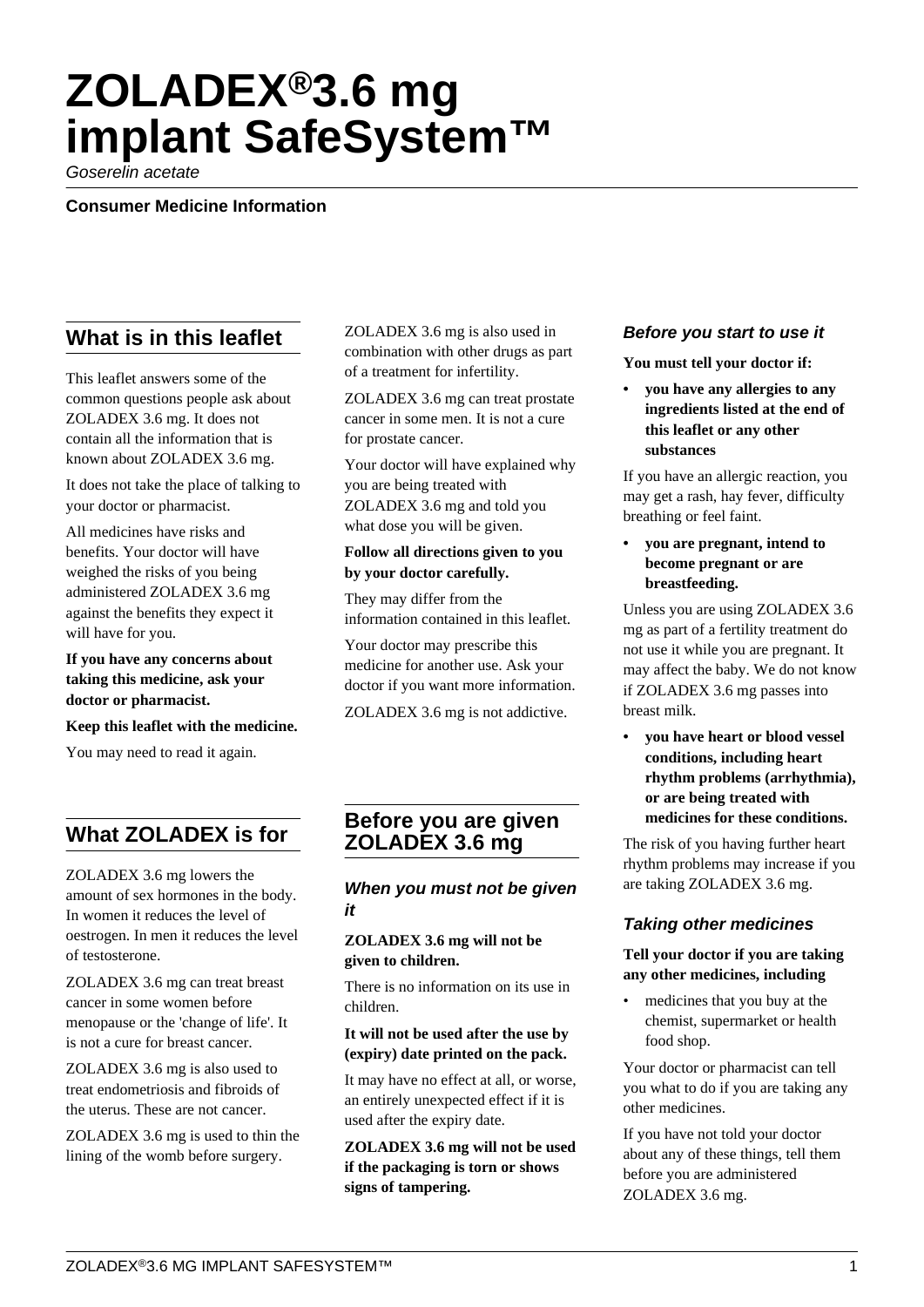## **Being given ZOLADEX 3.6 mg**

## **How much you will be given**

A ZOLADEX 3.6 mg implant will be injected under the skin of your stomach every 28 days.

The implant is a very small pellet that is given by a special needle and syringe known as SafeSystem. The injection will not hurt very much.

The pellet is designed to slowly release the medicine into your body over four weeks.

The ZOLADEX 3.6 mg SafeSystem incorporates a protective needle sleeve that automatically locks in place following administration of the implant to aid in the prevention of needle stick injury.

## **How long to use it**

The length of time you will use ZOLADEX 3.6 mg for depends on what illness is being treated.

Your doctor will tell you how long you will need to be given ZOLADEX 3.6 mg.

## **If you forget to be given it**

Your doctor will make an appointment for your next dose if you need it, so you will not forget your next dose.

## **Overdose**

**The doctor or nurse giving you ZOLADEX 3.6 mg will be experienced in the use of it, so it is unlikely that you will be given an overdose.**

# **While you are using it**

#### **Things you must do**

**Make sure to keep your appointment for being given ZOLADEX 3.6 mg every four weeks.**

If you do not, your hormone level will rise and your illness may get worse.

**Use barrier contraceptive methods (condom or diaphragm) while having ZOLADEX 3.6 mg treatment, unless it is being used for infertility.**

Tell your doctor immediately if you become pregnant.

## **Things you must not do**

**Do not take oral contraceptives while being treated with ZOLADEX 3.6 mg.**

They interfere with the way it works.

#### **Do not stop being given ZOLADEX 3.6 mg unless you have discussed it with your doctor first.**

Your doctor will have explained why you need to be given ZOLADEX and for how long.

# **Side effects**

**Tell your doctor or pharmacist as soon as possible if you do not feel well while you are using ZOLADEX 3.6 mg.**

ZOLADEX 3.6 mg helps most people with the illnesses it treats, but it may have unwanted side effects in a few people.

#### **It can be hard to work out whether side effects are caused by ZOLADEX 3.6 mg or the disease that is being treated.**

All medicines can have side effects. Sometimes they are serious, most of the time they are not. You may need medical treatment if you get some of the side effects.

**Ask your doctor or pharmacist to answer any questions you may have.**

**Tell your doctor if you notice any of the following and they worry you:**

- skin rashes
- painful joints
- hot flushes, sweating or feeling faint
- chills
- tingling in fingers or toes
- swelling, soreness or itchiness of the breasts
- vaginal dryness
- headache
- mood changes
- trouble passing urine or experience lower back pain
- your testicles getting smaller

These are all mild side effects of ZOLADEX 3.6 mg.

ZOLADEX 3.6 mg lowers the amount of sex hormones in your body so your sex drive will probably be reduced.

It is unlikely that you can father a child or fall pregnant while using ZOLADEX 3.6 mg, unless it is for infertility treatment.

#### **Use a barrier contraceptive method to make sure.**

Most women stop having periods while being treated with ZOLADEX 3.6 mg. Some may go through menopause while being given ZOLADEX 3.6 mg and not have periods again when the treatment is finished.

In men and in women who have not gone through the 'change of life', ZOLADEX 3.6 mg is likely to reduce the amount of calcium in their bones leading to a loss in bone mineral density. It is known that bone mineral density loss partially recovers in the next several months following cessation of therapy. However, doctors do not know if bone mineral density loss will recover completely in every person. Discuss this with your doctor or pharmacist if you are concerned.

If you have a tumour in your pituitary gland, ZOLADEX 3.6 mg may make the tumour bleed or collapse. This is very rare but causes severe headaches, sickness, loss of eyesight and unconsciousness.